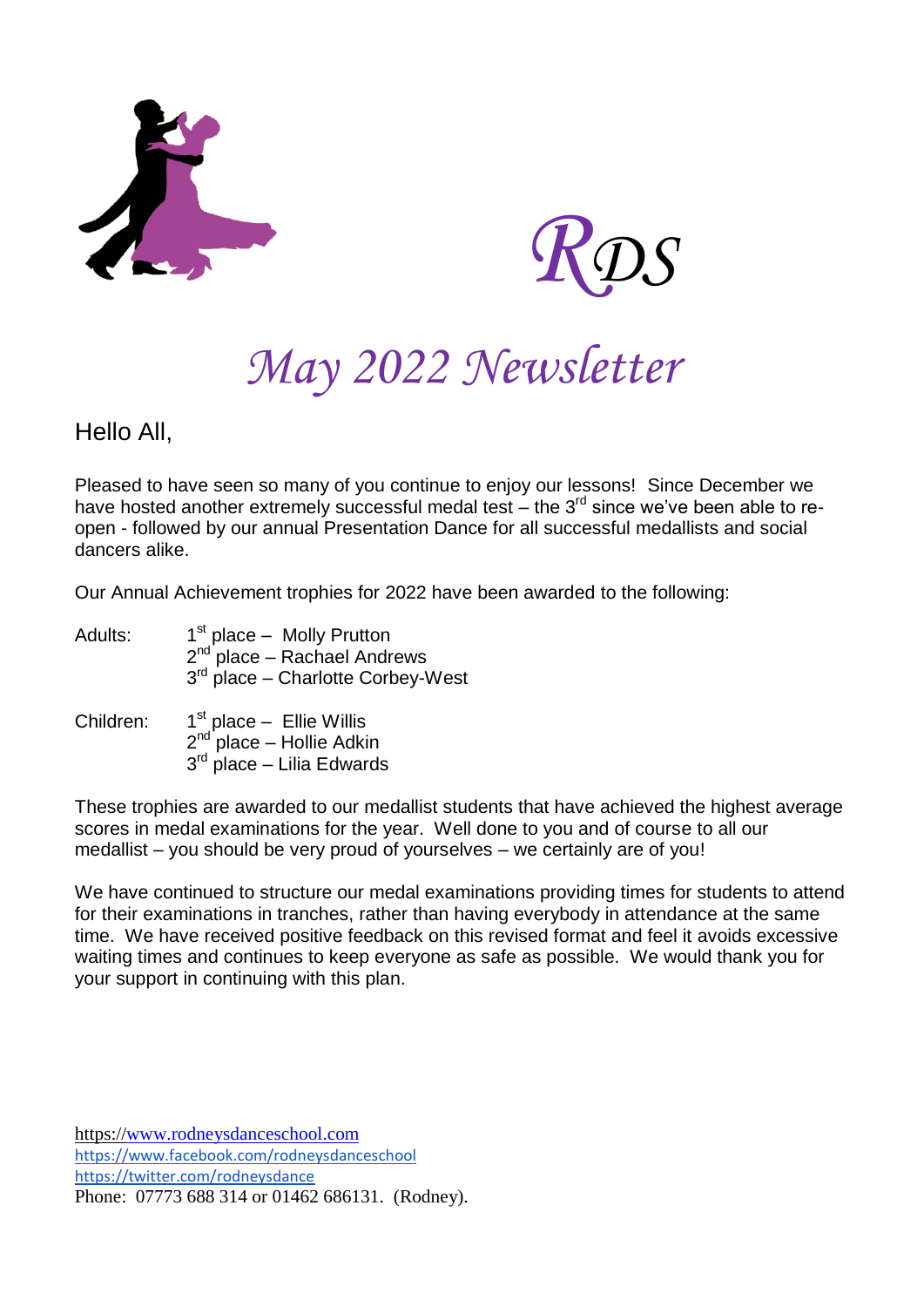## **Covid – 19:**

We're pleased to hear that the Government has recently relaxed restrictions for Covid-19. Our venues continue to provide sanitiser and we also have our own supply. Students are of course also most welcome to wear face masks if they choose. Our Teachers continue to dance with medallist pupils only and use sanitiser between students.

It goes without saying of course, that if you think you have symptoms of C-19 or have been in the company of someone that has, *please do not attend lessons*. Please advise Teachers if this is the case, so that we can notify other members of the class that you attend.

#### **Hitchin Town Hall – Wednesday evenings:**

Hitchin Town Hall has now re-opened. The new floor has been tried, tested and approved.

We have therefore returned to our lessons there as previously;

- $-$  Children's lessons between  $6 7$  p.m.
- Adults medal lessons 7 8 p.m.
- Adults social lessons Beginners 8 9 p.m.
	- Intermediates 9 10. p.m.

#### **Lemsford School Fete:**

Rodney's Dance school is pleased to have been invited to take part in their school fete this year. This will be held on bank holiday Monday – 2nd May 2022. We have invited a number of our medallist students – both adult and child – to present demonstration pieces. Looking forward to the day and hoping the weather is kind to us.

If anyone is in the area on this day, you are welcome to come along and support both the School and Rodney's Dance School. There will be lots of other attractions on the day.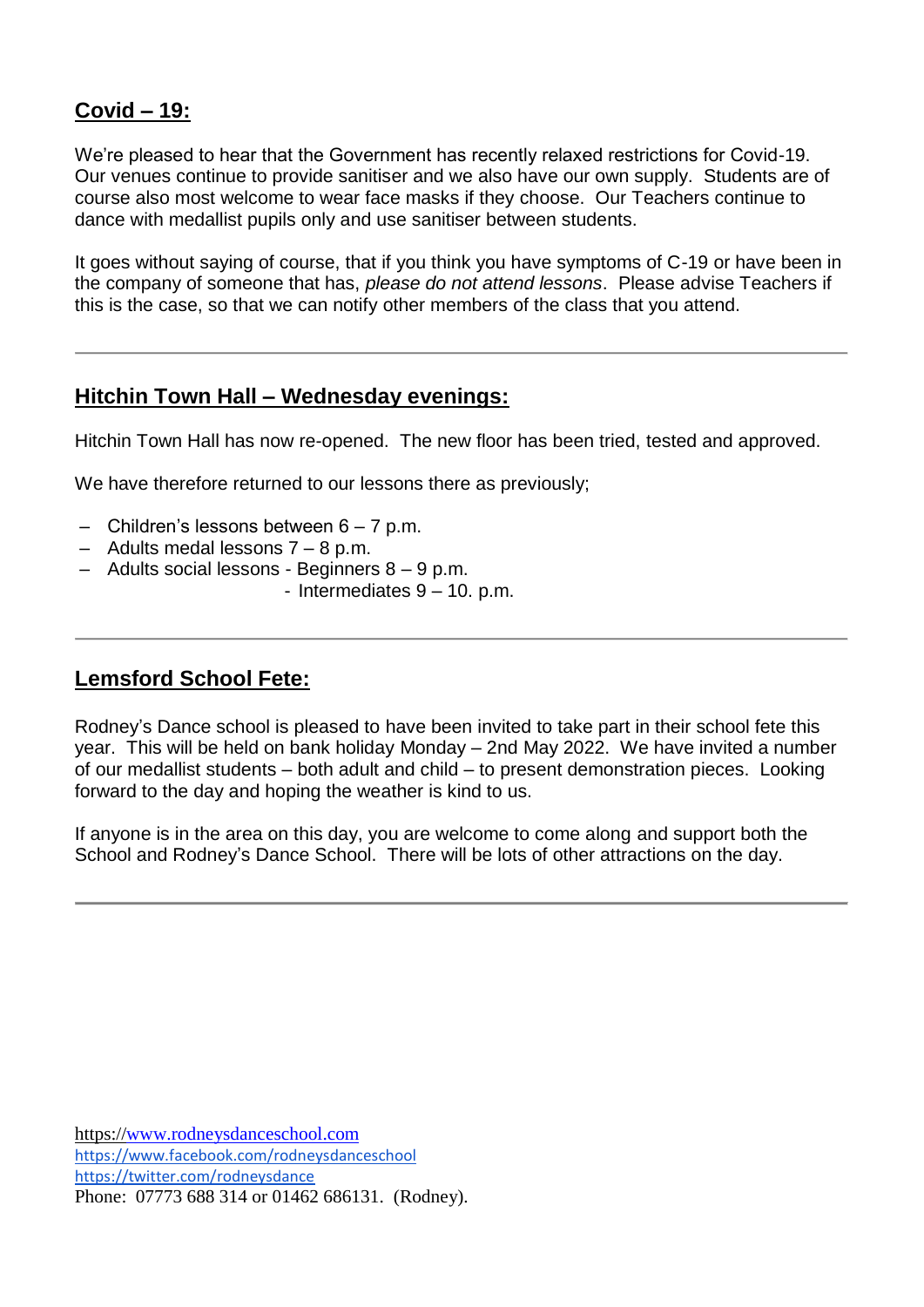## **Social Dances:**

We also have a new schedule of Social Dances planned for Saturday evenings at Welwyn Civic Centre – again please reference our website for further information. Come and practice your newly learned steps and routines in an informal environment; meet friends and relax. As usual, teachers will be available to help and support if needed.

Tickets are £8.00 on the night or £7.00 in advance. Free tea/coffee and cakes/biscuits will be available. Bring a friend ….. better still – bring 2!

#### **Medal Examinations:**

Our next medal examination session is set for 3rd July at the Civic Centre, Welwyn with a subsequent session booked for November – venue to be confirmed.

## **Blackpool Weekend:**



We are beginning to plan our usual October trip to Blackpool for 2023. We are booked for Tiffany's Hotel on the seafront and also for a Tea Dance at the prestigious Tower Ballroom.

If you are interested – please ask Rodney for further detail.

We have a regular group that join us but all are welcome. Further details to follow.

https://www.rodneysdanceschool.com https://www.facebook.com/rodneysdanceschool https://twitter.com/rodneysdance Phone: 07773 688 314 or 01462 686131. (Rodney).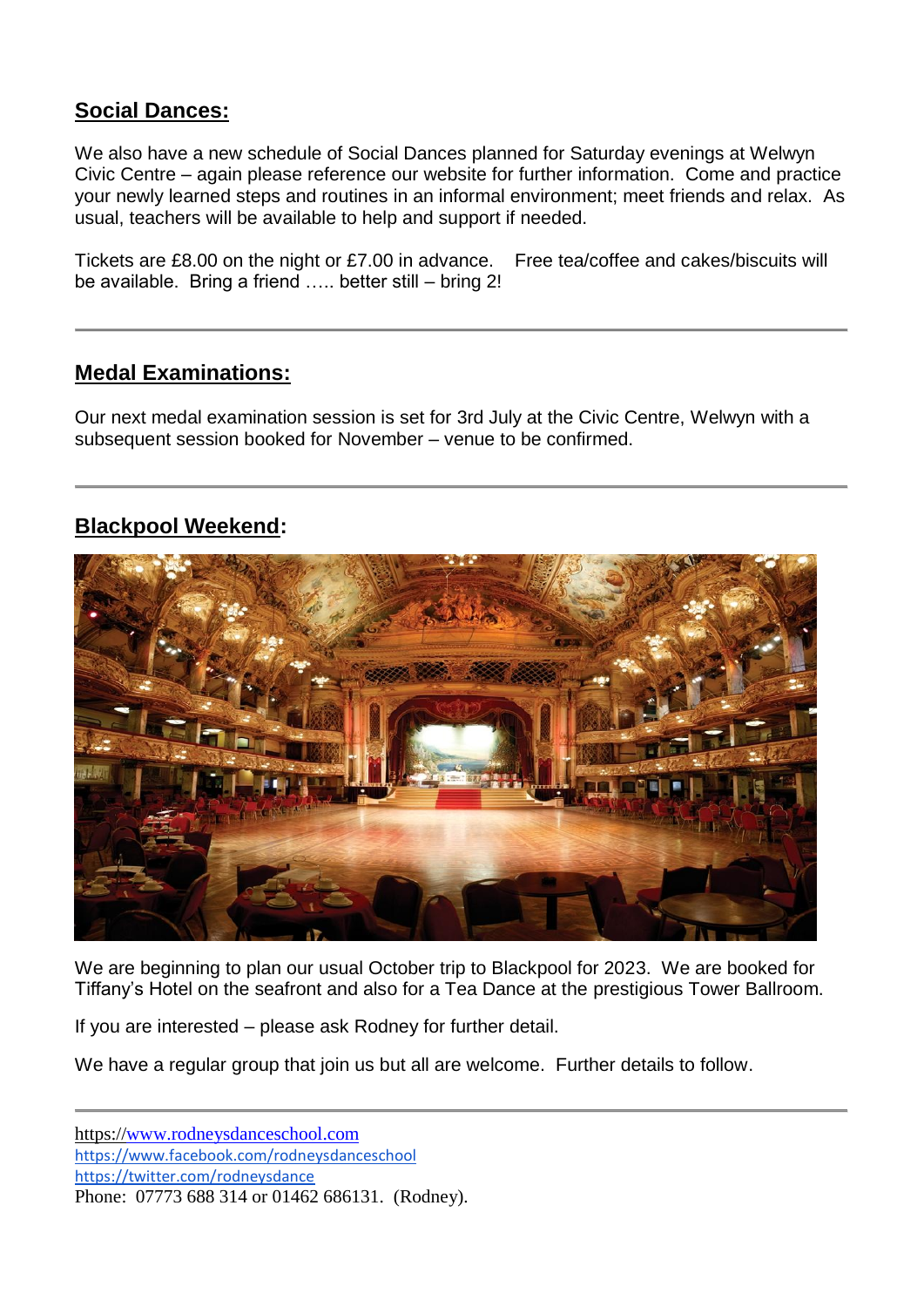#### **New Medal lesson:**

We are pleased to advise that there will be a new medal lesson starting on Wednesday evenings at 7.00 p.m. for 30 minutes. Commencing 4<sup>th</sup> May 2022. Lessons are £6.00.

Medal lessons are a way of improving your dancing - not just about footwork but also presentation, timing and technical details. Most of our students already learn the steps and figures required for early dance medals within social lessons – please don't feel that the medal 'arena' is scary or so different from what you already do. (Our Examiners from the NATD are all human – (they have all been where our medallists are) and love to come to our examinations and see our dancers. They will make you feel welcome. So if you would like to be a contender for the Annual Achievement Award or just want to improve the quality of your dancing, please let Rodney know.

#### **Lesson attendance:**

As you are aware our medal lessons are small – this allows us to concentrate on students so they are able to achieve more than they would do in a social lesson. We understand that families need breaks and are looking to take holidays particularly now that Covid restrictions have been lifted but would very much appreciate please, if you advise either the School via the website or your teacher individually if you are unable to attend any particular lesson. Our teachers all work full time in other roles and travel in some cases, quite a distance to attend lessons voluntarily – so to come to a lesson and find that no students attend can be frustrating for them.

## **Dates for your Diary:**

- 2.5.22. School fete at Lemsford.
- 4.5.22. New adult medal lessons begin.
- 7.5.22. Social Dance at Welwyn Civic Centre. 7 10.30 p.m.
- 11.6.22. Social Dance at Welwyn Civic Centre. 7 10.30 p.m.
- 3.7.22. Medal examination.